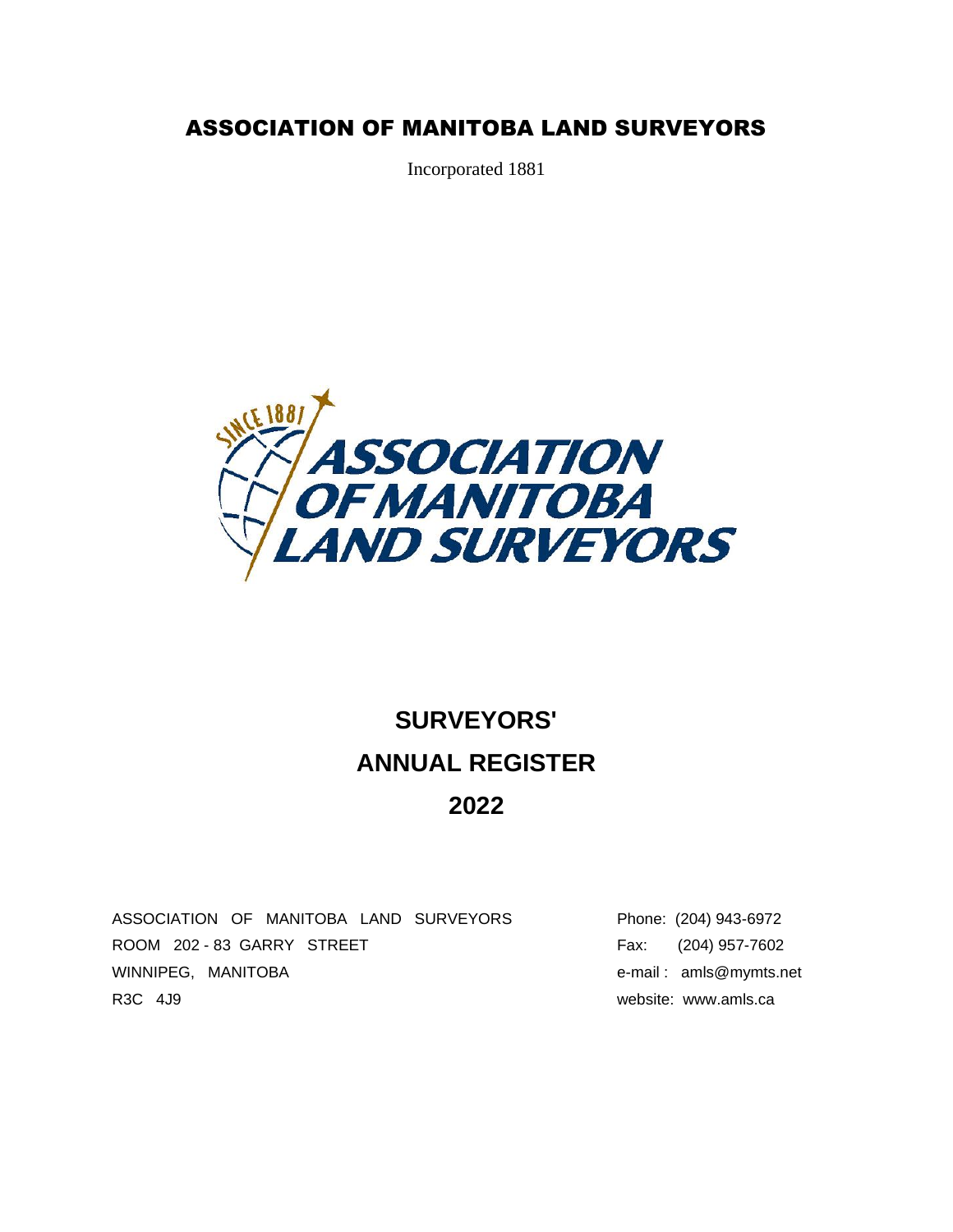*This Annual Register of members of the Association of Manitoba Land Surveyors for the year 2021 is published in accordance with the provisions of Section 11 of "The Land Surveyors Act", C.C.S.M. c. L60. It is distributed for the convenience of the citizens of Manitoba to ensure access to the profession when seeking advice or surveys with respect to land within the Province. Only those individuals listed as a Licensed Member are entitled to engage in the practise of land surveying within the Province of Manitoba. A professional corporation holding a valid permit may, through one or more licensed members, provide professional services.*

*The business names and addresses of sole proprietorships and general partnerships, which are not incorporated under the laws of Manitoba, and through which a Manitoba Land Surveyor provides professional services to the public are listed separately.* 

*The Association maintains an office at: 202 - 83 Garry Street Winnipeg, Manitoba R3C 4J9* Telephone: (204) 943-6972 Fax: (204) 957-7602 E-mail: [amls@mymts.net](mailto:amls@mymts.net) Website: [www.amls.ca](http://www.amls.ca/)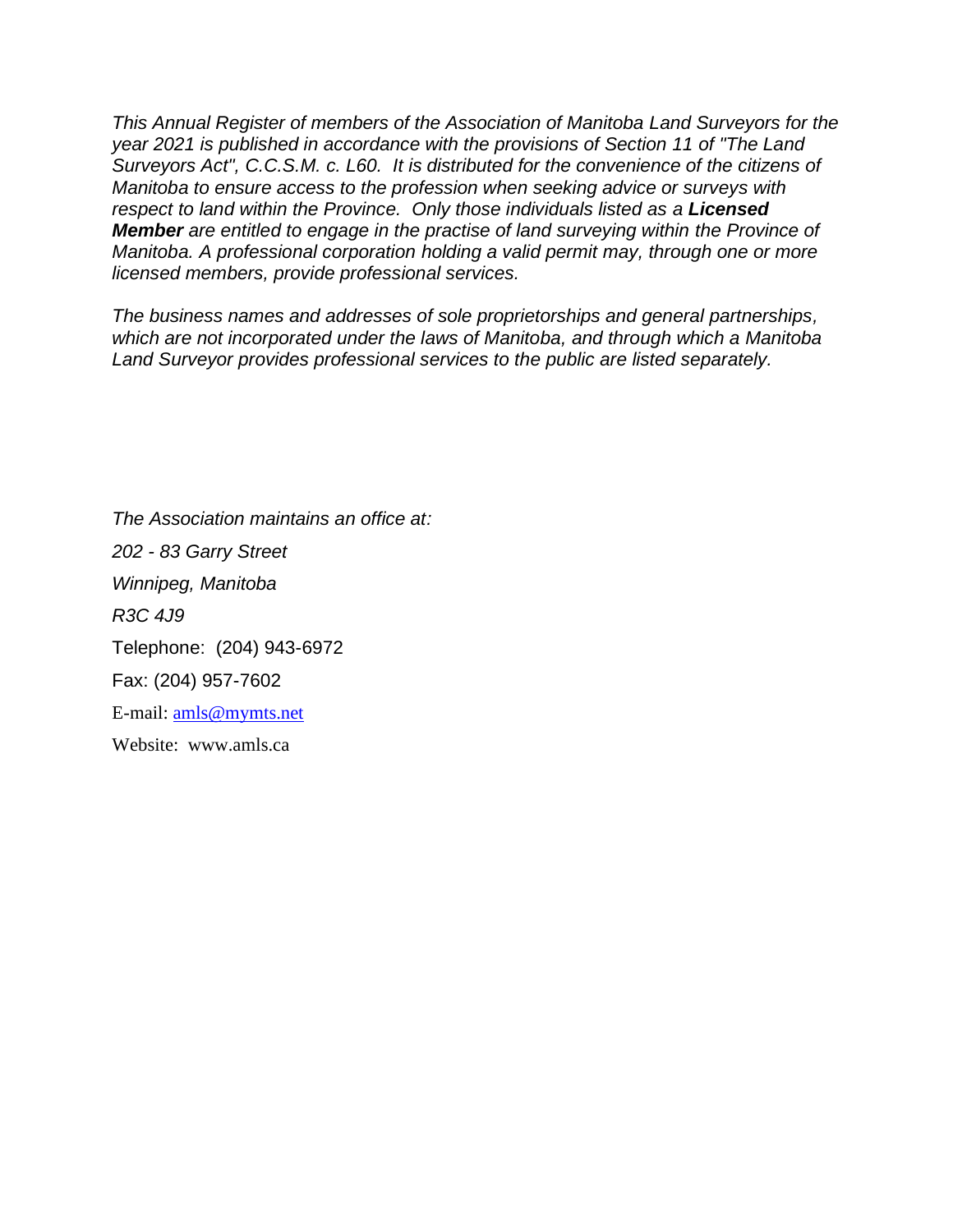### **ASSOCIATION OF MANITOBA LAND SURVEYORS**

## **Incorporated 1881**

| <b>Licensed Member /</b><br><b>Other professional</b><br>qualifications | Address /<br>Telephone number /<br><b>Email address</b>                                                        | Licence No. /<br><b>Registration date</b> | <b>Business name</b><br>through which<br>professional services<br>are provided to the<br>public in Manitoba <sup>1</sup> |
|-------------------------------------------------------------------------|----------------------------------------------------------------------------------------------------------------|-------------------------------------------|--------------------------------------------------------------------------------------------------------------------------|
| Arthur, D.T.<br>(Derek)                                                 | Unit D, 99 18 <sup>th</sup> Street<br>Brandon, MB R7A 0N2<br>(204) 728-4899<br>derek.arthur@caltechsurveys.com | 230<br>June 13, 2017                      | Caltech Manitoba Land<br>Surveying Inc.                                                                                  |
| Bailie, J.E.<br>(Jim)                                                   | 2070 Notre Dame Avenue<br>Winnipeg, MB R3H 0J8<br>(204) 947-1557<br>jimbailie@pollockandwright.com             | 138<br>Jan 1974                           | Pollock & Wright<br>Manitoba Land<br>Surveyors Ltd.                                                                      |
| Balchen, B.B.<br>(Bayne)                                                | Box 778, 1550 Main Street S.<br>Dauphin, MB R7N 3B3<br>(204) 572-5420<br>bayneb@mymts.net                      | 189<br>May 1995                           | Balchen & Kulchycki<br>Surveys                                                                                           |
| Baldwin, I.W.<br>(lan)                                                  | 2070 Notre Dame Avenue<br>Winnipeg, MB R3H 0J8<br>(204) 947-1557<br>ianb@pollockandwright.com                  | 231<br>June 6, 2017                       | Pollock & Wright<br>Manitoba Land<br>Surveyors Ltd.                                                                      |
| Baley, K.T.<br>(Todd)                                                   | 661 Century Street<br>Winnipeg, MB R3H 0L9<br>(204) 781-5910<br>Todd.Baley@geoverra.com                        | 199<br>May 2008                           | GeoVerra Manitoba Land<br>Surveying Ltd.                                                                                 |
| Burtnick, V.P.<br>(Paul)                                                | 1007 Century Street<br>Winnipeg, MB R3H 0W4<br>(204) 619-1824<br>paul.burtnick@gov.mb.ca                       | 205<br>May 2010                           |                                                                                                                          |
| Carels, J.P.S.<br>(Jesse)<br><b>CLS</b>                                 | 6 Donald Street<br>Winnipeg, MB R3L 0K6<br>(204) 284-5999<br>jesse@barnesduncan.com                            | 197<br>May 2007                           | Barnes & Duncan                                                                                                          |
| Cassan, T.R.<br>(Tim)                                                   | 705 Princess Avenue<br>Brandon, MB R7A 0P4<br>(204) 726-6854<br>Tim.Cassan@teranet.ca                          | 206<br>May 2010                           |                                                                                                                          |
| Christie, T. M.<br>(Tricia)                                             | 500 - 200 Graham Avenue<br>Winnipeg, MB R3C 4L5<br>(204) 945-2282<br>Tricia. Christie@teranet.ca               | 212<br>Mar 2012                           |                                                                                                                          |

#### **SURVEYORS' ANNUAL REGISTER OF 2022**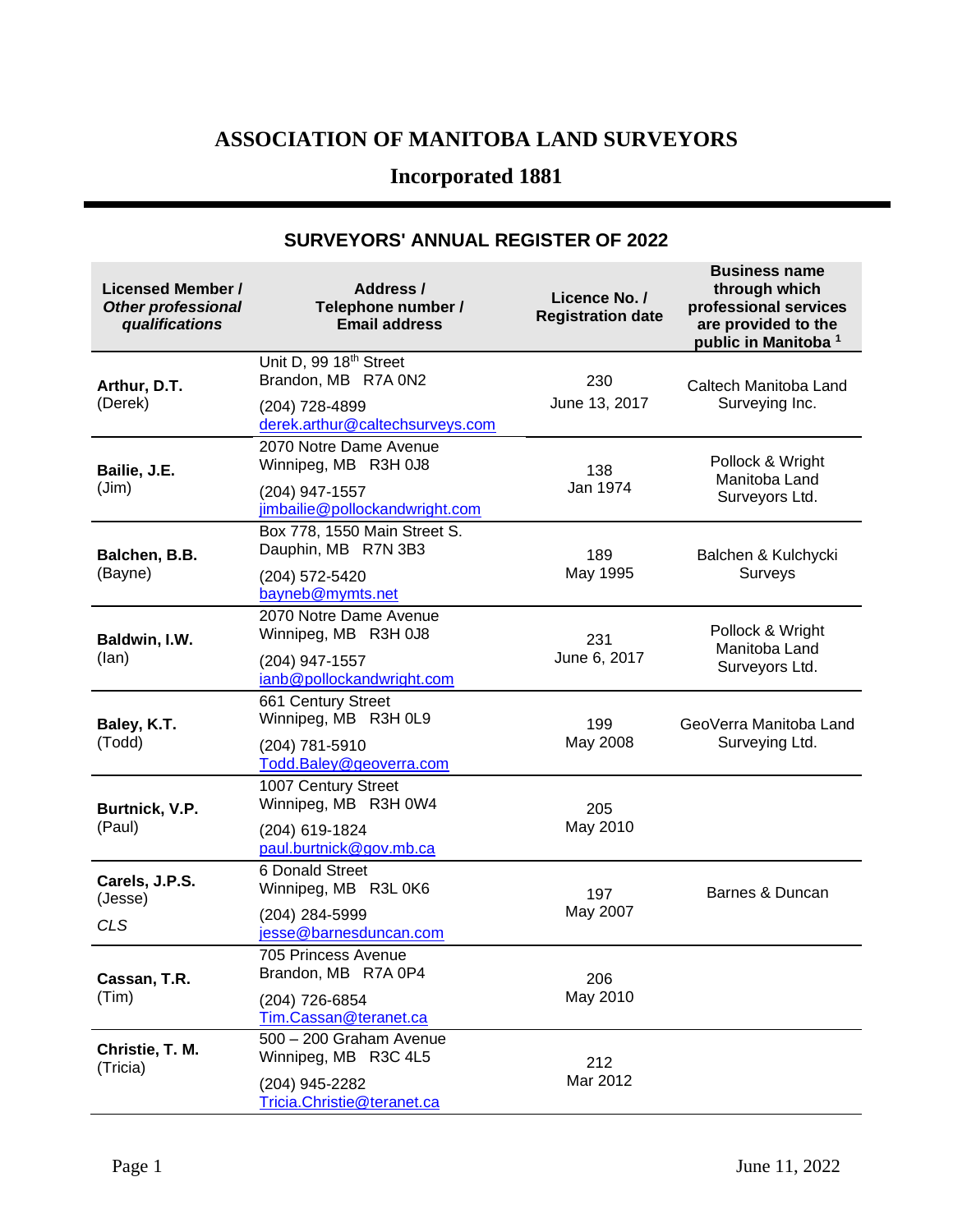| <b>Licensed Member /</b><br><b>Other professional</b><br>qualifications | Address /<br>Telephone number /<br><b>Email address</b> | Licence No. /<br><b>Registration date</b> | <b>Business name</b><br>through which<br>professional services<br>are provided to the<br>public in Manitoba <sup>1</sup> |  |
|-------------------------------------------------------------------------|---------------------------------------------------------|-------------------------------------------|--------------------------------------------------------------------------------------------------------------------------|--|
| Cook, D.S.E.<br>(Dan)                                                   | 2208 E. Emmett Hall Road<br>Regina, SK S4N 3M3          | 209                                       | <b>Meridian Surveys</b>                                                                                                  |  |
| <b>SLS</b>                                                              | (306) 525-8542<br>dan.cook@meridiansurveys.ca           | Jan 2011                                  | (M.L.S.) Ltd.                                                                                                            |  |
| Crossley, J.A.                                                          | 6 Donald Street<br>Winnipeg, MB R3L 0K6                 | 214                                       | Barnes & Duncan                                                                                                          |  |
| (Jason)                                                                 | (204) 284-5999<br>jay@barnesduncan.com                  | <b>June 2012</b>                          |                                                                                                                          |  |
| Degner, A.G.<br>(AI)                                                    | 2070 Notre Dame Avenue<br>Winnipeg, MB R3H 0J8          | 147                                       | Pollock & Wright<br>Manitoba Land                                                                                        |  |
| <b>CLS</b>                                                              | (204) 947-1557<br>aldegner@pollockandwright.com         | <b>July 1977</b>                          | Surveyors Ltd.                                                                                                           |  |
| Degner, D.G.                                                            | 2070 Notre Dame Avenue<br>Winnipeg, MB R3H 0J8          | 223                                       | Pollock & Wright<br>Manitoba Land<br>Surveyors Ltd.                                                                      |  |
| (Daniel)                                                                | (204) 947-1557<br>dandegner@pollockandwright.com        | Jan 2015                                  |                                                                                                                          |  |
| Denchuk, D.P.<br>(Dwayne)                                               | 200 Clandeboye Avenue<br>Selkirk, MB R1A 0X1            | 186                                       | Isaac & Denchuk<br>Manitoba Land                                                                                         |  |
| <b>CLS</b>                                                              | (204) 785-2924<br>ddenchuk@idsurveys.com                | Jan 1994                                  | Surveyors Ltd.                                                                                                           |  |
| Drew, S. M.<br>(Steve)                                                  | 130 King Street<br>Estevan, SK S4A 2T5                  | 219                                       | <b>Midwest Surveys</b><br>(Manitoba Land                                                                                 |  |
| SLS; P.Surv.                                                            | (306) 634-2635<br>stevend@midwestsurveys.com            | <b>June 2014</b>                          | Surveying) Inc.                                                                                                          |  |
| Dunphy, S. J.                                                           | 2070 Notre Dame Avenue<br>Winnipeg, MB R3H 0J8          | 236                                       | Pollock & Wright<br>Manitoba Land                                                                                        |  |
| (Scott)                                                                 | (204) 947-1557<br>scott@pollockandwright.com            | Dec. 3, 2021                              | Surveyors Ltd.                                                                                                           |  |
| Dyck, J.                                                                | 406 Main Street<br>Steinbach, MB R5G 1Z5                | 227                                       | Keystone Surveys M.L.S.                                                                                                  |  |
| (John)                                                                  | (204) 326-2117<br>John@keystonesurveys.ca               | Dec. 20, 2016                             | Inc.                                                                                                                     |  |
| Gautron, D.B.J.<br>(Daniel)                                             | 6 Donald Street<br>Winnipeg, MB R3L 0K6                 | 207                                       | Barnes & Duncan                                                                                                          |  |
| <b>OLS</b>                                                              | (204) 284-5999<br>daniel@barnesduncan.com               | May 2010                                  |                                                                                                                          |  |
| Gosselin, T.L.<br>(Tania)                                               | 225 - 300 Main Street<br>Whitehorse, YT Y1A 2B5         | 228                                       |                                                                                                                          |  |
| <b>CLS</b>                                                              | (867) 667-3954<br>Tania.Gosselin@nrcan-rncan.gc.ca      | March 1, 2017                             |                                                                                                                          |  |
| Graham, R.J.<br>(Robyn)                                                 | 100 - 18115 105 Avenue N.W.<br>Edmonton, AB T5S 2L5     | 225                                       | Lawson Manitoba Land                                                                                                     |  |
| <b>ALS</b>                                                              | (587) 337-1810<br>rgraham@lawsonsurveys.com             | June 20, 2016                             | Surveying Ltd.                                                                                                           |  |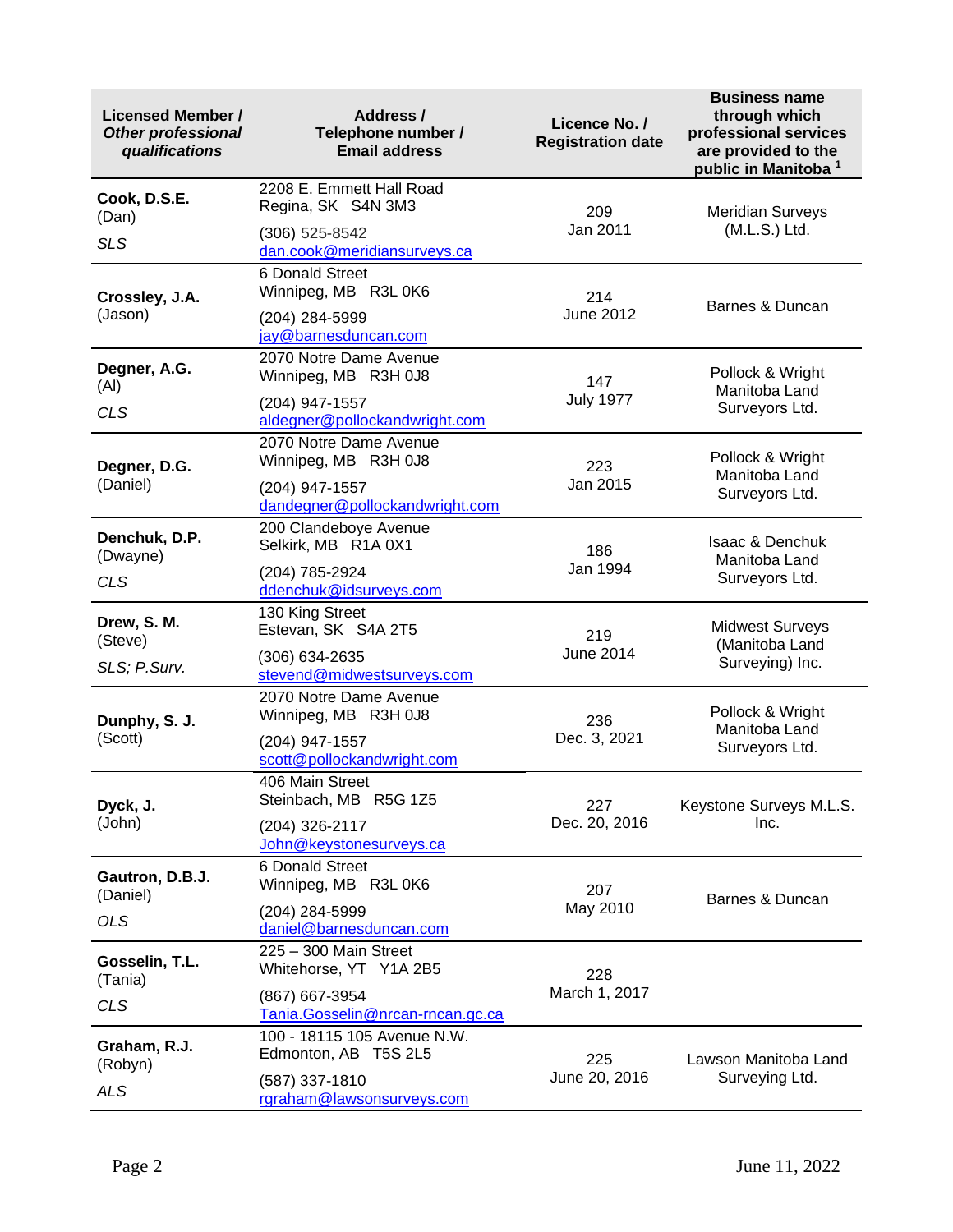| <b>Licensed Member /</b><br><b>Other professional</b><br>qualifications | Address /<br>Telephone number /<br><b>Email address</b>          | Licence No. /<br><b>Registration date</b> | <b>Business name</b><br>through which<br>professional services<br>are provided to the<br>public in Manitoba <sup>1</sup> |  |
|-------------------------------------------------------------------------|------------------------------------------------------------------|-------------------------------------------|--------------------------------------------------------------------------------------------------------------------------|--|
| Holberg, K.R.<br>(Kerry)                                                | 2070 Notre Dame Avenue<br>Winnipeg, MB R3H 0J8<br>(204) 947-1557 | 221<br>January 2015                       | Pollock & Wright<br>Manitoba Land                                                                                        |  |
|                                                                         | kerry@pollockandwright.com                                       |                                           | Surveyors Ltd.                                                                                                           |  |
| Hoplock, D.M.R.<br>(Dewey)                                              | 1007 Century Street<br>Winnipeg, MB R3H 0W4                      | 163                                       |                                                                                                                          |  |
|                                                                         | (204) 945-3100<br>dewey.hoplock@gov.mb.ca                        | <b>June 1981</b>                          |                                                                                                                          |  |
| Korell, C.P.                                                            | 6 Donald Street<br>Winnipeg, MB R3L 0K6                          | 191                                       |                                                                                                                          |  |
| (Christian)                                                             | (204) 284-5999<br>christian@barnesduncan.com                     | Feb 1998                                  | Barnes & Duncan                                                                                                          |  |
| Kozoway, M.D.                                                           | 200 Clandeboye Avenue<br>Selkirk, MB R1A 0X1                     | 233                                       | <b>Isaac &amp; Denchuk</b><br>Manitoba Land                                                                              |  |
| (Mike)                                                                  | (204) 785-2924<br>mkozoway@idsurveys.com                         | June 4 2021                               | Surveyors Ltd.                                                                                                           |  |
| Jensen, I.B.                                                            | Unit C4, 1711 Kirkcaldy Drive<br>Brandon, MB R7A 0B9             | 226                                       | GeoVerra Manitoba Land                                                                                                   |  |
| (lan)                                                                   | (306) 216-5745<br>lan.jensen@geoverra.com                        | July 25, 2016                             | Surveying Ltd.                                                                                                           |  |
| Lankhout, R.                                                            | PO Box 412, 581 Main Street<br>Oakbank, MB R0E 1J0               | 200                                       | Lankhout Land Surveying                                                                                                  |  |
| (Ron)                                                                   | (204) 444-5870<br>ron.lankhout@mts.net                           | May 2008                                  | & Geomatics M.L.S. Inc.                                                                                                  |  |
| LeClair, M.O.                                                           | 250 - 365 Hargrave Street<br>Winnipeg, MB R3B 2K3                | 222                                       |                                                                                                                          |  |
| (Marc)                                                                  | (204) 984-4920<br>Marc.leclair@nrcan-rncan.gc.ca                 | Jan 2015                                  |                                                                                                                          |  |
| Longstaff, T.W.                                                         | Unit C4, 1711 Kirkcaldy Drive<br>Brandon, MB R7A 0B9             | 215                                       | GeoVerra Manitoba Land                                                                                                   |  |
| (Timothy)                                                               | (204) 727-0651<br>timothy.longstaff@geoverra.com                 | Jan 2014                                  | Surveying Ltd.                                                                                                           |  |
| Man, R.J.<br>(Ryan)                                                     | 4418 Green Water Road<br>Regina, SK S4V 3H2                      | 216                                       |                                                                                                                          |  |
| ALS; SLS; P.Eng(AB)                                                     | (306) 807-6222<br>ryan.man@coregeomatics.com                     | Jan 2014                                  |                                                                                                                          |  |
| Mantik, K.W.                                                            | 6 Donald Street<br>Winnipeg, MB R3L 0K6                          | 203                                       |                                                                                                                          |  |
| (Kelly)                                                                 | (204) 284-5999<br>kelly@barnesduncan.com                         | May 2009                                  | Barnes & Duncan                                                                                                          |  |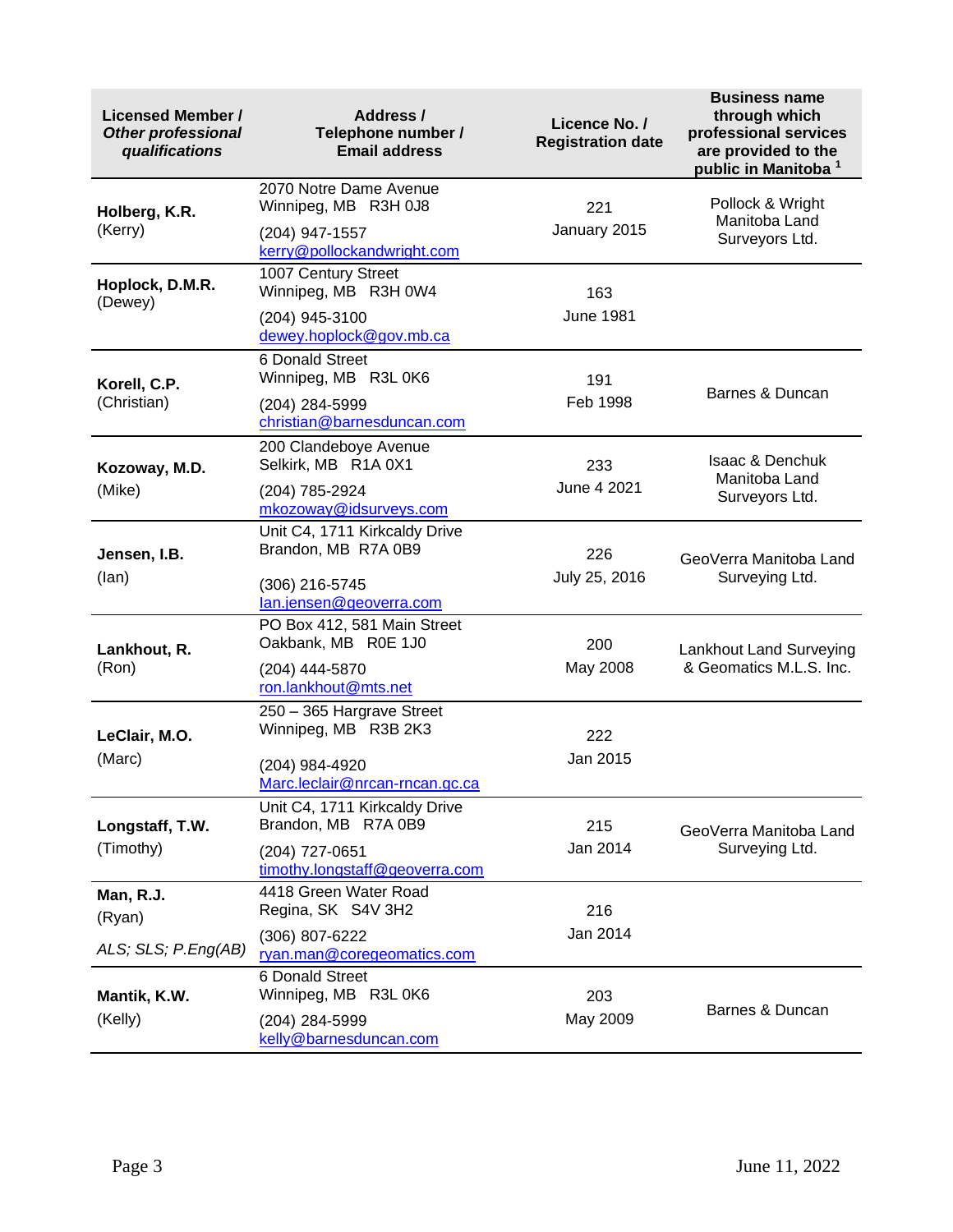| <b>Licensed Member /</b><br><b>Other professional</b><br>qualifications | Address /<br>Telephone number /<br><b>Email address</b>                                                        | Licence No. /<br><b>Registration date</b> | <b>Business name</b><br>through which<br>professional services<br>are provided to the<br>public in Manitoba 1 |
|-------------------------------------------------------------------------|----------------------------------------------------------------------------------------------------------------|-------------------------------------------|---------------------------------------------------------------------------------------------------------------|
| Mazier, C.D.<br>(Conner)                                                | Unit 5B, 457 9th Street<br>Brandon, MB R7A 1K2<br>(204) 761-0178<br>conner.m@richmondsurveys.com               | 232<br>June 11, 2020                      | <b>Richmond Surveys</b><br>M.L.S. Ltd.                                                                        |
| McBurney, D.S.<br>(David)                                               | 9 - 2401 Saskatchewan Avenue<br>West<br>Portage la Prairie, MB R1N 4A6<br>(204) 857-4801<br>davidmcb@mymts.net | 157<br>May 1979                           | <b>McBurney Land Surveys</b>                                                                                  |
| McLaughlin, L.N.<br>(Les)<br><b>CLS</b>                                 | 2070 Notre Dame Avenue<br>Winnipeg, MB R3H 0J8<br>(204) 947-1557<br>lesm@pollockandwright.com                  | 158<br>May 1979                           | Pollock & Wright<br>Manitoba Land<br>Surveyors Ltd.                                                           |
| McLeod, J.H.<br>(Jade)<br>SLS; CLS                                      | 860 Park Street<br>Regina, SK S4N 4Y3<br>(306) 775-1838<br>jade.mcleod@caltechsurveys.com                      | 210<br>Mar 2011                           | Caltech Manitoba Land<br>Surveying Inc.                                                                       |
| Molnar, G.S.<br>(Gregory)                                               | 1550 Main Street S., P.O. Box 778<br>Dauphin, MB R7N 3B3<br>(204) 638-6336<br>gmolnar@bksurveys.com            | 217<br>May 2014                           | Balchen & Kulchycki<br>Surveys                                                                                |
| Nachtigall, N.J.<br>(Norman)                                            | 200 Clandeboye Avenue<br>Selkirk, MB R1A 0X1<br>(204) 785-2924<br>nnachtigall@idsurveys.com                    | 198<br>May 2007                           | <b>Isaac &amp; Denchuk</b><br>Manitoba Land<br>Surveyors Ltd.                                                 |
| Norek, K.J.<br>(Keith)<br><b>CLS</b>                                    | 250 - 365 Hargrave Street<br>Winnipeg, MB R3B 2K3<br>(204) 983-3793<br><u>Keith.Norek@nrcan-rncan.gc.ca</u>    | 220<br>Aug 2014                           |                                                                                                               |
| Paré, M.R.<br>(Michael)                                                 | 500 - 200 Graham Avenue<br>Winnipeg, MB R3C 4L5<br>(204) 945-2281<br>Michael.Pare@teranet.ca                   | 201<br>May 2008                           |                                                                                                               |
| Patkau, D.P.<br>(Darren)<br>SLS, CLS, PSurv                             | 140 Oakland Road<br>Oak Bluff, MB R4G 0A4<br>(204) 832-1230<br>darren.patkau@meridiansurveys.ca                | 235<br>June 9, 2021                       | <b>Meridian Surveys</b><br>(M.L.S.) Ltd.                                                                      |
| Pawluk, G.R.<br>(Gary)                                                  | 131 Spruce Street<br>Meadowbrook Village, MB R7A 7W8<br>(204) 729-0792<br>pawlukg@gmail.com                    | 193<br>Jan 2003                           |                                                                                                               |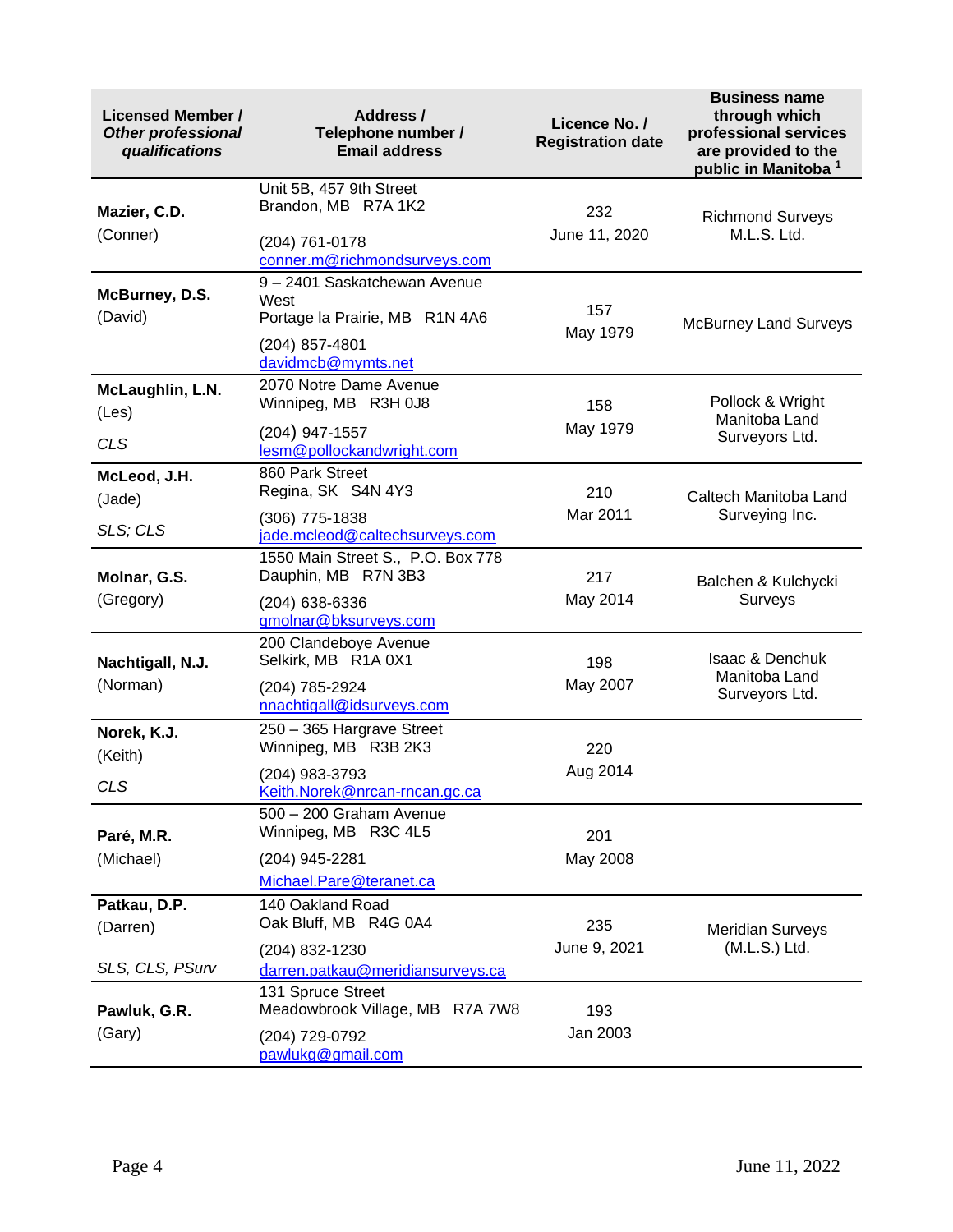| <b>Licensed Member /</b><br><b>Other professional</b><br>qualifications | Address /<br>Telephone number /<br><b>Email address</b>                                           | Licence No. /<br><b>Registration date</b> | <b>Business name</b><br>through which<br>professional services<br>are provided to the<br>public in Manitoba <sup>1</sup> |  |
|-------------------------------------------------------------------------|---------------------------------------------------------------------------------------------------|-------------------------------------------|--------------------------------------------------------------------------------------------------------------------------|--|
| Phillips, A.W.<br>(Wilson)                                              | 473 Henderson Highway<br>Winnipeg, MB R2K 2H7                                                     | 192                                       | <b>Phillips &amp; Stevens</b>                                                                                            |  |
| <b>CLS</b>                                                              | (204) 663-2089<br>wilson@phillipsstevens.com                                                      | Jan 2001                                  |                                                                                                                          |  |
| Rhoda, B.A.S.                                                           | 2 <sup>nd</sup> Floor, 65 Garry Street<br>Winnipeg, MB R3C 4K4                                    | 234                                       |                                                                                                                          |  |
| (Brett)                                                                 | (204) 986-5073<br>brhoda@winnipeg.ca                                                              | June 4, 2021                              |                                                                                                                          |  |
| Richmond, S.B.                                                          | Unit 5B, 457 9 <sup>th</sup> Street<br>Brandon, MB R7A 1K2                                        | 208                                       | <b>Richmond Surveys</b>                                                                                                  |  |
| (Steven)                                                                | (204) 761-0178<br>steve@richmondsurveys.com                                                       | Sept 2010                                 | M.L.S. Ltd.                                                                                                              |  |
| Robinson, R.B.                                                          | 2 <sup>nd</sup> Floor, 65 Garry Street<br>Winnipeg, MB R3C 4K4                                    | 202                                       |                                                                                                                          |  |
| (Robert)                                                                | (204) 986-5223<br>robertrobinson@winnipeg.ca                                                      | May 2008                                  |                                                                                                                          |  |
| Shiach, D.F.                                                            | 6 Donald Street<br>Winnipeg, MB R3L 0K6                                                           | 161                                       | Barnes & Duncan                                                                                                          |  |
| (Don)                                                                   | (204) 284-5999<br>don@barnesduncan.com                                                            | Jan 1981                                  |                                                                                                                          |  |
| Sippola, M.E.                                                           | 6 Donald Street<br>Winnipeg, MB R3L 0K6                                                           | 204                                       | Barnes & Duncan                                                                                                          |  |
| (Michael)                                                               | (204) 284-5999<br>mike@barnesduncan.com                                                           | May 2009                                  |                                                                                                                          |  |
| Smith, J.A.                                                             | 2 <sup>nd</sup> Floor, 65 Garry Street<br>Winnipeg, MB R3C 4K4                                    | 218                                       |                                                                                                                          |  |
| (Jeffrey)                                                               | (204) 986-4498<br>jsmith2@winnipeg.ca                                                             | May 2014                                  |                                                                                                                          |  |
| Standing, P.G.                                                          | 1928 - 10 <sup>th</sup> Avenue SW<br>Calgary, AB T3C 0J8                                          | 190                                       |                                                                                                                          |  |
| (Paul)                                                                  | (403) 244-2131<br>paul.standing@all-can.com                                                       | Jan 1997                                  |                                                                                                                          |  |
| Stark, G.G.<br>(Gord)                                                   | <b>Property Department</b><br>12 <sup>th</sup> Floor - 360 Portage Avenue<br>Winnipeg, MB R3C 0G8 | 196                                       |                                                                                                                          |  |
| <b>CLS</b>                                                              | (204) 792-0184<br>gstark@hydro.mb.ca                                                              | May 2006                                  |                                                                                                                          |  |
| Stevens, D.T.<br>(Doug)                                                 | 1467 Main Street<br>Winnipeg, MB R2W 3V9                                                          | 184                                       |                                                                                                                          |  |
| <b>CLS</b>                                                              | (204) 339-0197<br>dstevens@surveysbystevens.com                                                   | Dec 1990                                  | <b>Stevens Surveys</b>                                                                                                   |  |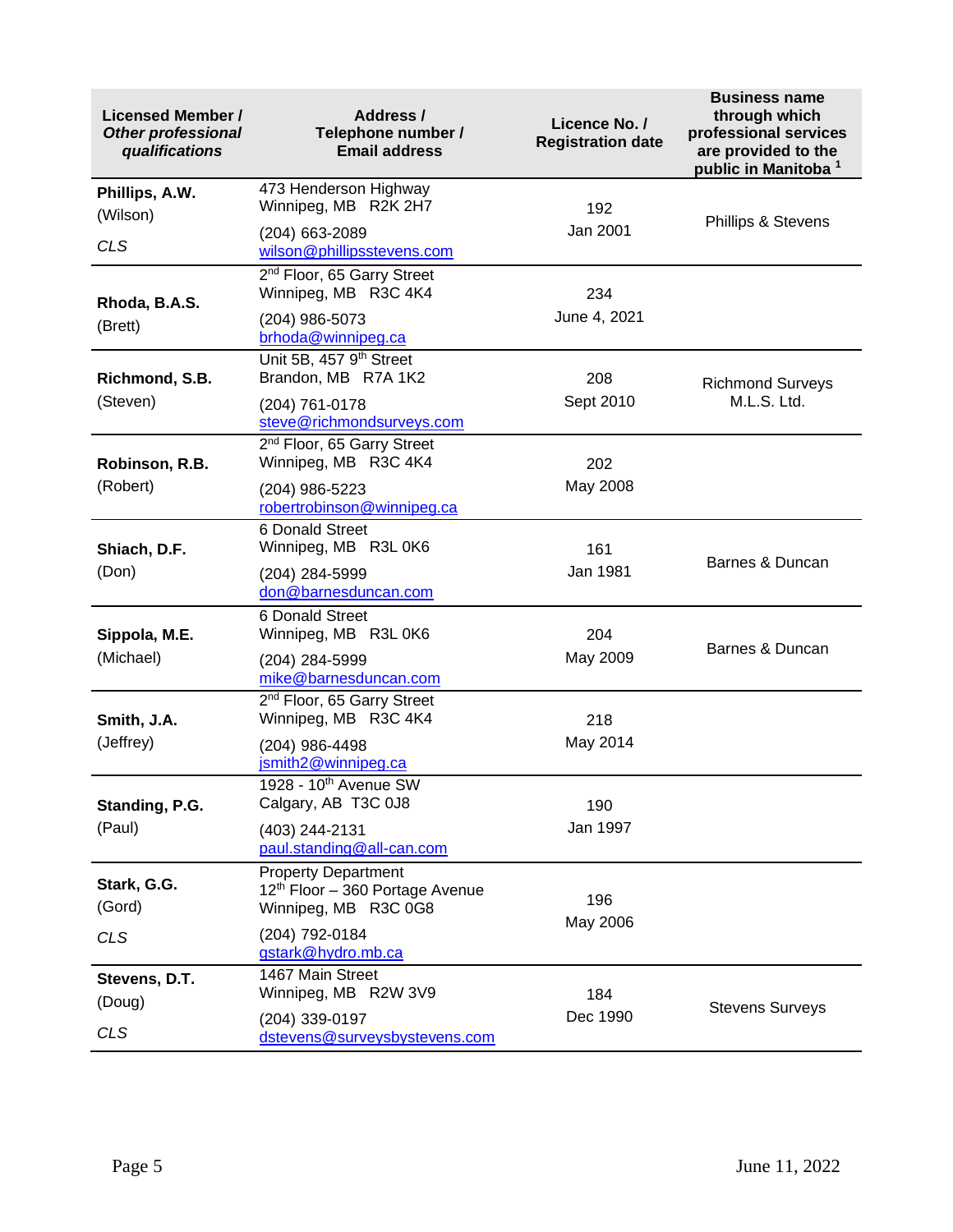| <b>Licensed Member /</b><br><b>Other professional</b><br>qualifications | Address /<br>Telephone number /<br><b>Email address</b>        | Licence No. /<br><b>Registration date</b> | <b>Business name</b><br>through which<br>professional services<br>are provided to the<br>public in Manitoba <sup>1</sup> |  |
|-------------------------------------------------------------------------|----------------------------------------------------------------|-------------------------------------------|--------------------------------------------------------------------------------------------------------------------------|--|
| Stoffel, A.<br>(Arno)                                                   | 3 - 39 Rue Principale<br>LaSalle, MB R0G 0A2<br>(204) 736-2099 | 195<br>May 2006                           | Stoffel Surveys M.L.S.<br>Ltd.                                                                                           |  |
|                                                                         | arno@ssmls.ca                                                  |                                           |                                                                                                                          |  |
| Sward, V.B.D.                                                           | 2070 Notre Dame Avenue<br>Winnipeg, MB R3H 0J8                 | 211                                       | Pollock & Wright<br>Manitoba Land                                                                                        |  |
| (Vince)                                                                 | (204) 947-1557<br>vince@pollockandwright.com                   | Sept 2011                                 | Surveyors Ltd.                                                                                                           |  |
| Wahl, B.J.<br>(Blake)                                                   | Box 40003<br>Regina, SK S4W 0L3                                | 213                                       |                                                                                                                          |  |
| SLS; CLS                                                                | (306) 345-7080<br>blake.wahl@compassgeomatics.ca               | May 2012                                  |                                                                                                                          |  |
| Watling, J.G.<br>(Jim)                                                  | 2070 Notre Dame Avenue<br>Winnipeg, MB R3H 0J8                 | 194                                       | Pollock & Wright                                                                                                         |  |
| P.Eng, FEC; CLS                                                         | (204) 947-1557<br>jimwatling@pollockandwright.com              | May 2003                                  | Manitoba Land<br>Surveyors Ltd.                                                                                          |  |
| Williston, G.T.<br>(Todd)                                               | 12th floor - 360 Portage Avenue<br>Winnipeg, MB R3C 0G8        | 229                                       |                                                                                                                          |  |
| NBLS (Ret.); CLS<br>(Ret.)                                              | (204) 451-7223<br>twilliston@hydro.mb.ca                       | Mar. 23, 2017                             |                                                                                                                          |  |
| Wood, B.L.                                                              | Unit D, 99 18 <sup>th</sup> Street<br>Brandon, MB R7A 0N2      | 224                                       | Caltech Manitoba Land                                                                                                    |  |
| (Brendan)                                                               | (204) 728-4899<br>brendan.wood@caltechsurveys.com              | Jan 2016                                  | Surveying Inc.                                                                                                           |  |

 $1$  A blank entry in this field indicates that the member does not engage in the practice of land surveying for the general public in Manitoba.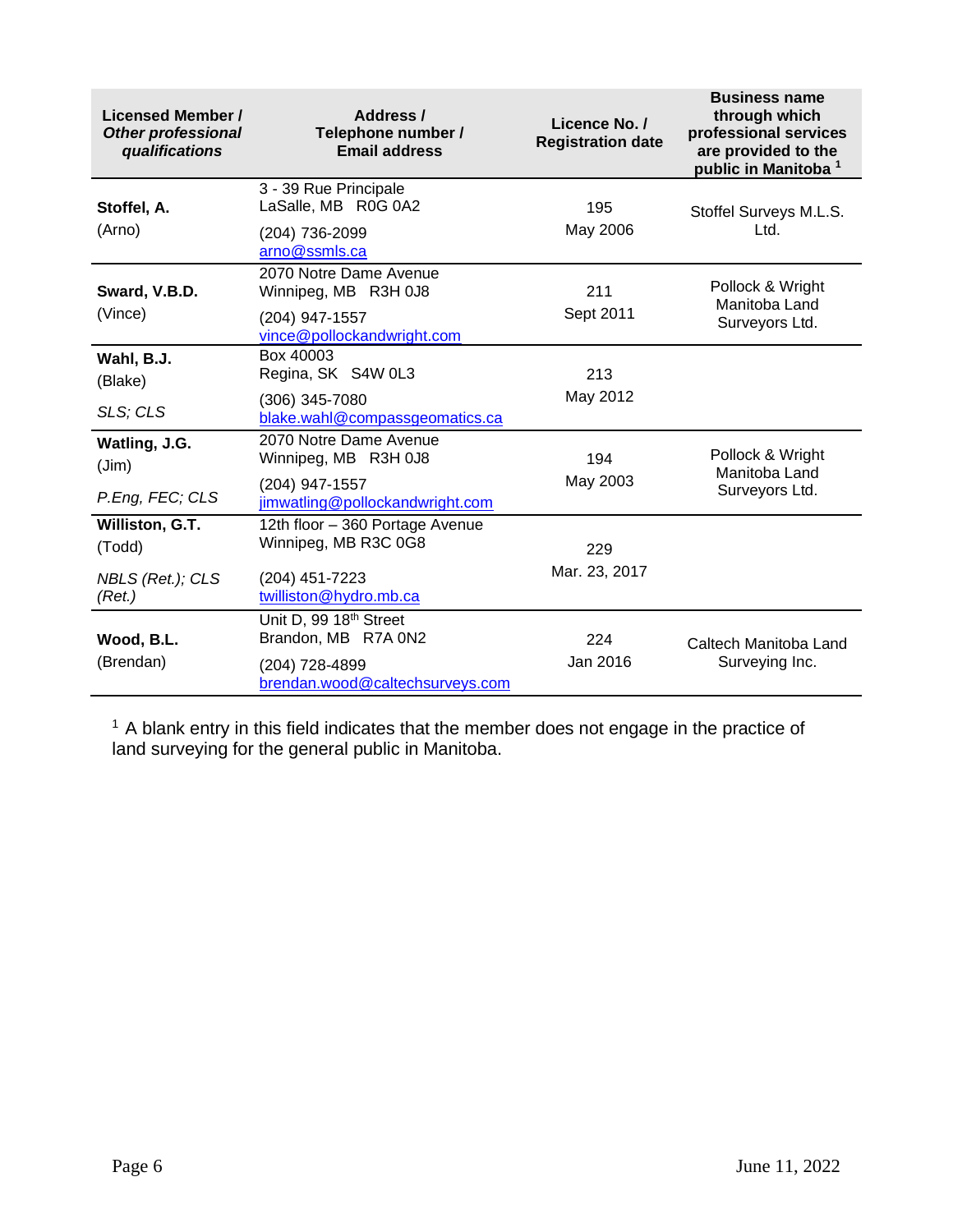| <b>Professional Corporation</b>                                      | Address /<br><b>Telephone number</b>                      | President (P), Directors (D), Secretary<br>(S), Voting Shareholders (V) | Permit No. /<br>Date of<br><b>Registration</b> | <b>Suspension or</b><br>cancellation of<br>permit |
|----------------------------------------------------------------------|-----------------------------------------------------------|-------------------------------------------------------------------------|------------------------------------------------|---------------------------------------------------|
| <b>Caltech Manitoba Land</b><br>Surveying Inc.                       | Unit D, 99 18 <sup>th</sup> Street<br>Brandon, MB R7A 0N2 | Jade McLeod (P)(D)(V)                                                   | 2017-9<br>Feb. 15, 2017                        |                                                   |
|                                                                      | (204) 728-4899                                            |                                                                         |                                                |                                                   |
| Dwayne Denchuk M.L.S. Ltd.                                           | 200 Clandeboye Avenue<br>Selkirk, MB R1A 0X1              | Dwayne Denchuk (P)(D)(S)                                                | 2021-17<br>June 11, 2021                       |                                                   |
|                                                                      | (204) 785-2924                                            |                                                                         |                                                |                                                   |
| GeoVerra Manitoba Land<br><b>Surveying Ltd.</b>                      | Unit C4, 1711 Kirkcaldy Drive<br>Brandon, MB R7A 0B9      | Timothy Longstaff (P)(D)(V)<br>Todd Baley (D)(V)                        | 2020-16<br>July 20, 2020                       |                                                   |
|                                                                      | (204) 727-0651<br>200 Clandeboye Avenue                   |                                                                         |                                                |                                                   |
| <b>Isaac &amp; Denchuk Manitoba</b><br><b>Land Surveyors Ltd.</b>    | Selkirk, MB R1A 0X1                                       | Dwayne Denchuk (P)(D)<br>Norman Nachtigall (S)(D)                       | 2021-19<br>June 11, 2021                       |                                                   |
|                                                                      | (204) 785-2924                                            |                                                                         |                                                |                                                   |
| Johan Dyck M.L.S. Inc.                                               | 406 Main Street<br>Steinbach, MB R5G 1Z5                  | Johan Dyck (P)(D)(V)                                                    | 2020-15<br>Mar. 30, 2020                       |                                                   |
|                                                                      | (204) 326-2117                                            |                                                                         |                                                |                                                   |
| Keystone Surveys M.L.S. Inc.                                         | 406 Main Street<br>Steinbach, MB R5G 1Z5                  | Johan Dyck (P)(D)(V)                                                    | 2016-2<br>Oct. 10, 2016                        |                                                   |
|                                                                      | (204) 326-2117                                            |                                                                         |                                                |                                                   |
| <b>Lankhout Land Surveying &amp;</b><br><b>Geomatics M.L.S. Inc.</b> | PO Box 412, 581 Main Street<br>Oakbank, MB R0E 1J0        | Ronald Lankhout (P)(D)(V)                                               | 2017-6<br>Jan. 18, 2017                        |                                                   |
|                                                                      | (204) 444-5870                                            |                                                                         |                                                |                                                   |
| <b>Lawson Manitoba Land</b><br><b>Surveying Ltd.</b>                 | 100 - 18115 105 Avenue N.W.<br>Edmonton, AB T5S 2L5       | Robyn Graham (P)(D)(V)                                                  | 2019-14<br>June 18, 2019                       |                                                   |
|                                                                      | (587) 337-1810                                            |                                                                         |                                                |                                                   |
| Meridian Surveys (M.L.S.) Ltd.                                       | 140 Oakland Road<br>Oak Bluff, MB R4G 0A4                 | Darren Patkau (P)(D)(V)<br>Daniel Cook (D)(V)                           | 2018-12<br>June 1, 2018                        |                                                   |
|                                                                      | (204) 832-1230                                            |                                                                         |                                                |                                                   |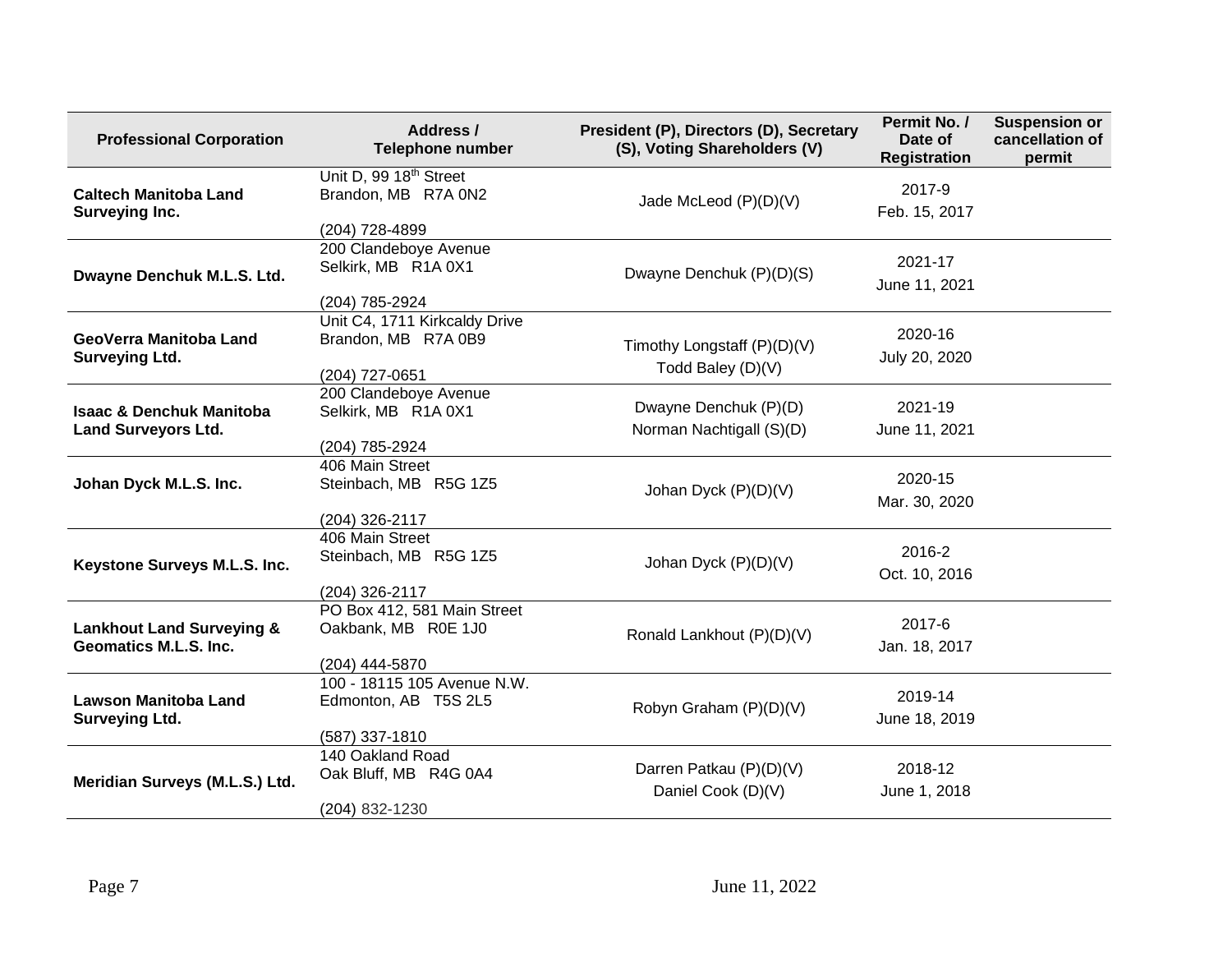| <b>Professional Corporation</b>                                    | Address /<br><b>Telephone number</b>                             | President (P), Directors (D), Secretary<br>(S), Voting Shareholders (V) | Permit No. /<br>Date of<br><b>Registration</b> | <b>Suspension or</b><br>cancellation of<br>permit |
|--------------------------------------------------------------------|------------------------------------------------------------------|-------------------------------------------------------------------------|------------------------------------------------|---------------------------------------------------|
| <b>Midwest Surveys (Manitoba</b><br><b>Land Surveying) Inc.</b>    | 130 King Street<br>Estevan, SK S4A 2T5<br>(306) 634-2635         | Steven Drew (P)(D)(V)                                                   | 2018-11<br>March 2, 2018                       |                                                   |
| Norman Nachtigall M.L.S. Ltd.                                      | 200 Clandeboye Avenue<br>Selkirk, MB R1A 0X1<br>(204) 785-2924   | Norman Nachtigall (P)(S)(D)                                             | 2021-18<br>June 11, 2021                       |                                                   |
| <b>Pollock &amp; Wright Manitoba</b><br><b>Land Surveyors Ltd.</b> | 2070 Notre Dame Avenue<br>Winnipeg, MB R3H 0J8<br>(204) 947-1557 | Albert Degner (P)(D)(V)<br>Leslie McLaughlin (D)(V)                     | 2016-4<br>Dec. 9, 2016                         |                                                   |
| Richmond Surveys M.L.S. Ltd.                                       | Unit 5B, 457 9th Street<br>Brandon, MB R7A 1K2<br>(204) 761-0178 | Steven Richmond (P)(D)(V)                                               | 2017-7<br>Jan. 31, 2017                        |                                                   |
| Stoffel Surveys M.L.S. Ltd.                                        | 3 - 39 Rue Principale<br>LaSalle, MB R0G 0A2<br>(204) 736-2099   | Arno Stoffel $(P)(D)(V)$                                                | 2019-13<br>Mar. 18, 2019                       |                                                   |